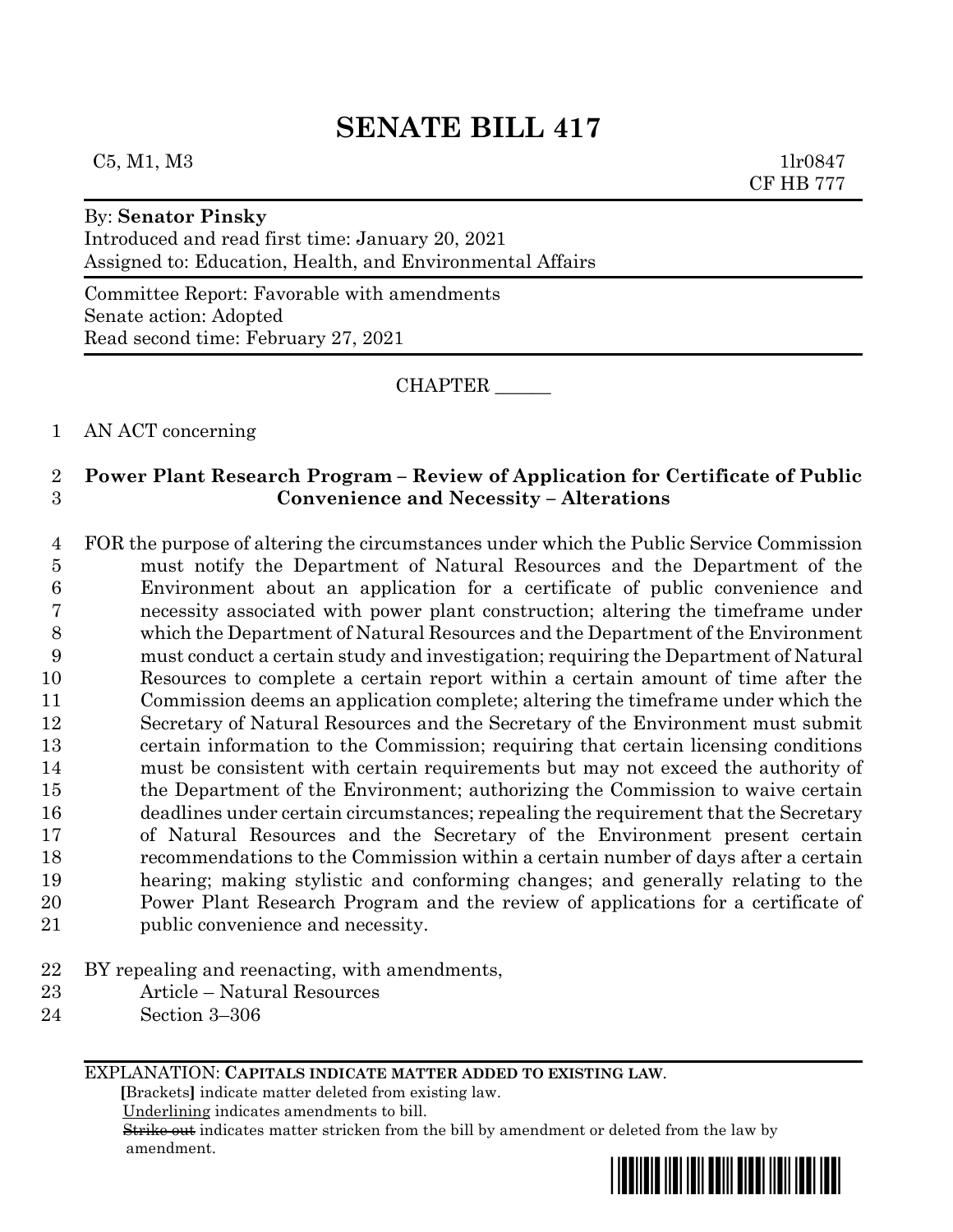|                                    | $\sqrt{2}$<br><b>SENATE BILL 417</b>                                                                                                                                                                                                                                                                                                                                                                                                                                                                           |  |
|------------------------------------|----------------------------------------------------------------------------------------------------------------------------------------------------------------------------------------------------------------------------------------------------------------------------------------------------------------------------------------------------------------------------------------------------------------------------------------------------------------------------------------------------------------|--|
| $\mathbf{1}$<br>$\overline{2}$     | Annotated Code of Maryland<br>(2018 Replacement Volume and 2020 Supplement)                                                                                                                                                                                                                                                                                                                                                                                                                                    |  |
| $\boldsymbol{3}$<br>$\overline{4}$ | SECTION 1. BE IT ENACTED BY THE GENERAL ASSEMBLY OF MARYLAND,<br>That the Laws of Maryland read as follows:                                                                                                                                                                                                                                                                                                                                                                                                    |  |
| $\overline{5}$                     | <b>Article - Natural Resources</b>                                                                                                                                                                                                                                                                                                                                                                                                                                                                             |  |
| 6                                  | $3 - 306.$                                                                                                                                                                                                                                                                                                                                                                                                                                                                                                     |  |
| 7<br>8<br>9<br>10<br>11<br>12      | Notwithstanding anything to the contrary in this article or the Public<br>(1)<br>(a)<br>Utilities Article, on application to the Public Service Commission for a certificate of public<br>convenience and necessity associated with power plant construction [involving, but not<br>limited to, use or diversion of the waters of the State, or private wetlands], the Commission<br>shall notify immediately the Department of Natural Resources and the Department of the<br>Environment of the application. |  |
| 13<br>14<br>$15\,$                 | The Commission shall supply the Department of Natural Resources and<br>(2)<br>the Department of the Environment with any pertinent information available regarding<br>the application.                                                                                                                                                                                                                                                                                                                         |  |
| 16<br>17                           | The Department of the Environment shall treat the application for a<br>(3)<br>certificate of public convenience and necessity as an application for [appropriation]:                                                                                                                                                                                                                                                                                                                                           |  |
| 18<br>19                           | (I)<br><b>APPROPRIATION</b> or use of waters of the State under Title 5 of<br>the Environment Article; and [as an application for a]                                                                                                                                                                                                                                                                                                                                                                           |  |
| 20                                 | A license for dredging and filling under Title 16 of the<br>(II)<br>21 Environment Article.                                                                                                                                                                                                                                                                                                                                                                                                                    |  |
| 22<br>23<br>24<br>25               | (1)<br>Within 60 days after the application for a certificate of public<br>(b)<br>convenience and necessity has been filed with the Commission, the SUBJECT TO<br>PARAGRAPH (3) OF THIS SUBSECTION, WITHIN 6 MONTHS AFTER THE COMMISSION<br>DEEMS AN APPLICATION COMPLETE:                                                                                                                                                                                                                                     |  |
| 26<br>$27\,$<br>28<br>29           | (I)<br><b>THE</b> Secretary shall require the Department of Natural<br>Resources to complete AN INDEPENDENT ENVIRONMENTAL AND SOCIOECONOMIC<br><b>PROJECT ASSESSMENT REPORT AND any additional REQUIRED study and investigation</b><br>concerning the application [,]; and [the]                                                                                                                                                                                                                               |  |
| 30<br>$31\,$<br>32                 | (II)<br><b>THE</b> Secretary of the Environment shall require the Department<br>of the Environment to study and investigate the necessity for dredging and filling at the<br>proposed plant site and water appropriation or use. [The Secretary and the Secretary of                                                                                                                                                                                                                                           |  |

the Environment jointly shall forward the results of the study and investigation, together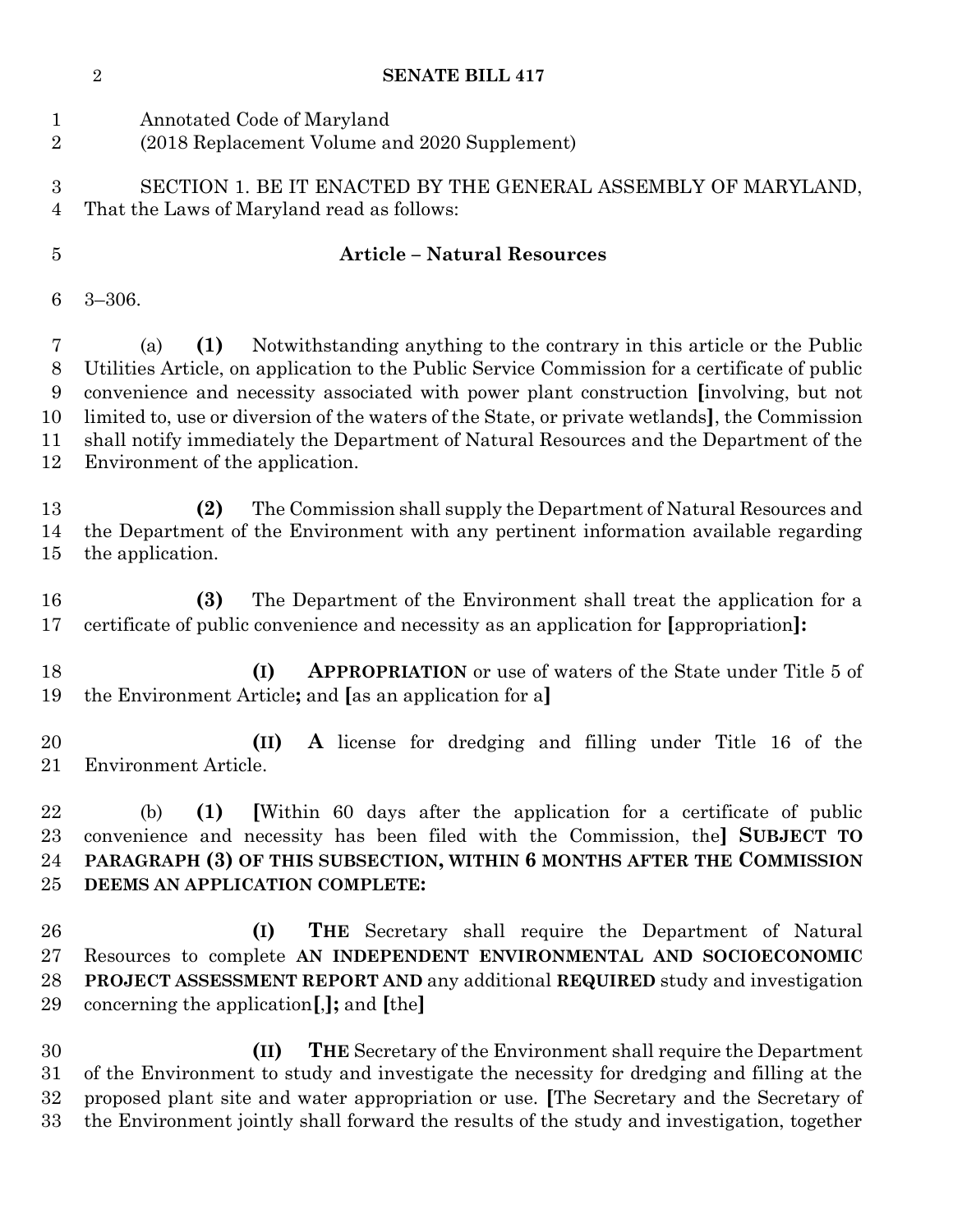with a recommendation that the certificate be granted, denied, or granted with any condition deemed necessary, to the chairman of the Commission.**]**

 **(2) (I) IN ACCORDANCE WITH THE COMMISSION'S PROCEDURAL SCHEDULE FOR AN APPLICATION AND SUBJECT TO PARAGRAPH (3) OF THIS SUBSECTION, WITHIN 6 MONTHS AFTER THE COMMISSION DEEMS AN APPLICATION COMPLETE, THE SECRETARY AND THE SECRETARY OF THE ENVIRONMENT JOINTLY SHALL SUBMIT TO THE COMMISSION:**

 **1. THE RESULTS OF THE STUDIES, INVESTIGATIONS, AND REPORTS REQUIRED UNDER PARAGRAPH (1) OF THIS SUBSECTION;**

 **2. A RECOMMENDATION THAT THE CERTIFICATE SHOULD BE GRANTED OR DENIED AND THE FACTUAL BASIS FOR THE RECOMMENDATION; AND**

 **3. SUBJECT TO SUBPARAGRAPH (II) OF THIS PARAGRAPH, RECOMMENDED LICENSING CONDITIONS FOR THE CONSTRUCTION, OPERATION, OR DECOMMISSIONING OF THE PROPOSED FACILITY.**

 **(II) 1. A LICENSING CONDITION SUBMITTED UNDER SUBPARAGRAPH (I) OF THIS PARAGRAPH THAT RELATES TO WETLANDS, STORMWATER MANAGEMENT, OR EROSION AND SEDIMENT CONTROL MUST BE CONSISTENT WITH THE WETLAND, STORMWATER MANAGEMENT, AND EROSION AND SEDIMENT CONTROL REQUIREMENTS IN THE ENVIRONMENT ARTICLE.**

 **2. A LICENSING CONDITION SUBMITTED UNDER SUBPARAGRAPH (I) OF THIS PARAGRAPH THAT RELATES TO WETLANDS, STORMWATER MANAGEMENT, OR EROSION AND SEDIMENT CONTROL MAY NOT EXCEED THE AUTHORITY OF THE DEPARTMENT OF THE ENVIRONMENT.**

- **(3) THE COMMISSION MAY WAIVE A DEADLINE UNDER THIS SECTION:**
- 
- **(I) FOR UNDUE HARDSHIP GOOD CAUSE; OR**
- 
- **(II) ON AGREEMENT OF THE PARTIES TO THE PROCEEDING.**

 (c) The **[**results and recommendations**] SUBMISSIONS MADE TO THE COMMISSION UNDER SUBSECTION (B)(2) OF THIS SECTION** shall be **[**open**]:**

**(1) OPEN** for public inspection**;** and **[**shall be presented**]**

 **(2) PRESENTED JOINTLY** by the **[**Secretaries**] SECRETARY AND THE SECRETARY OF THE ENVIRONMENT,** or their designees**,** at the hearing **HELD BY** the